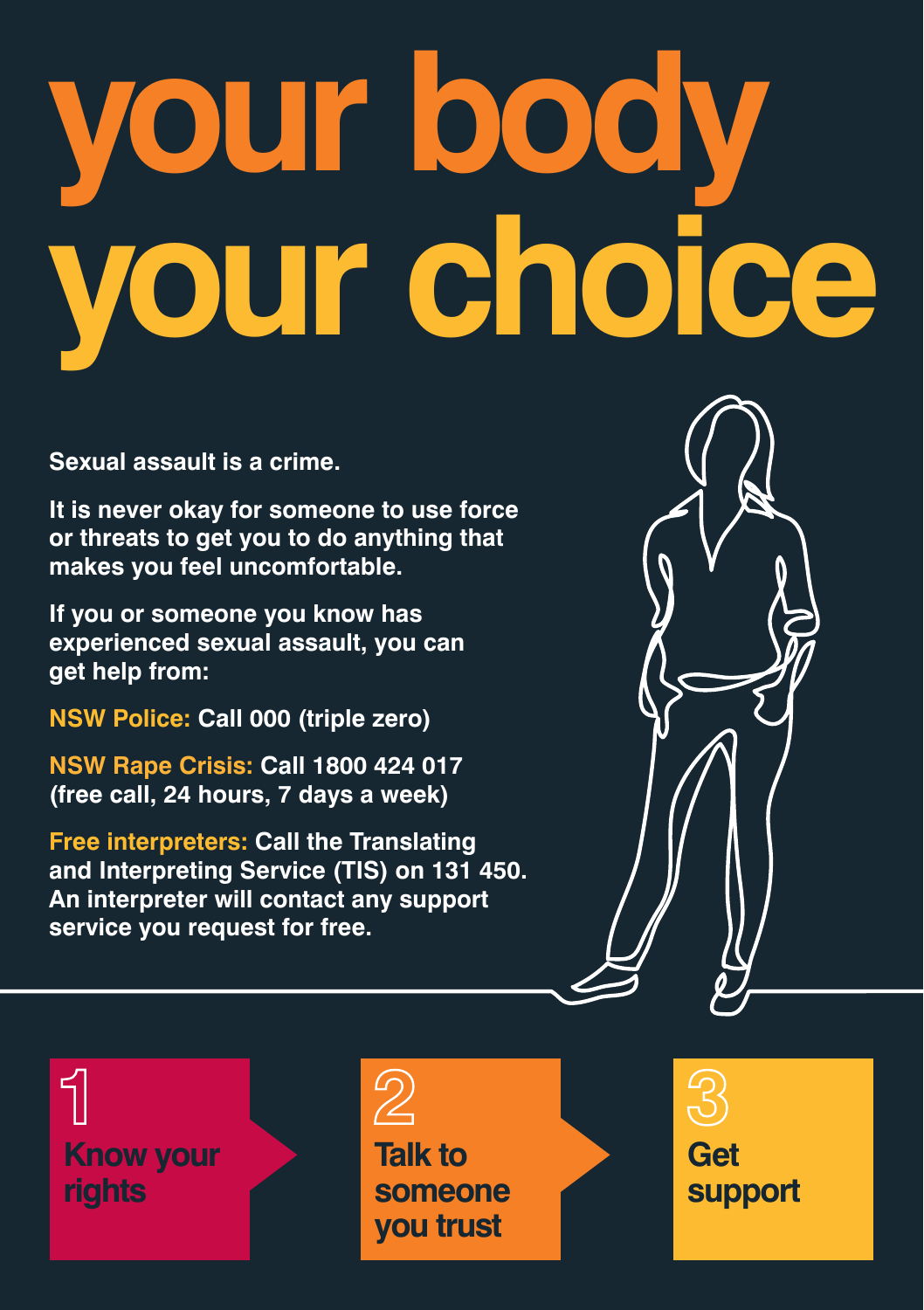# **Know your rights**

**You have a right to choose who to be intimate with. Sex and intimacy can include sexual touching, intercourse, sexual images and sexting. Forcing you to participate in any of these activities if you have not consented voluntarily is a crime.** 

**In Australia, a person cannot touch you, threaten you, exchange unwanted sexual images of or with you, or make sexual comments to or about you without your say. Sexual offences are a serious crime and offenders could face up to 14 years in prison. Reporting a crime or being a victim of crime will not affect your visa or employment status.**

### **What is sexual assault?**

Sexual assault describes a range of sexual crimes, including:

- **• RAPE**, which is when you are forced to have sex (vaginal, anal or oral)
- **• UNWANTED TOUCHING** of any sort under or over your clothing
- **• TAKING OFF A CONDOM** before or during sex without your permission
- **• SEXUAL COERCION**, which is when someone pressures or tricks you into doing sexual things you do not want to do
- **• STALKING**, which is when someone follows or watches you
- **• LOOKING AT YOU WITHOUT YOUR PERMISSION** while you are intimate or naked
- **• INDECENT EXPOSURE**, which is when someone shows you private parts of their body
- **• BEING FORCED TO WATCH OR PARTICIPATE IN PORNOGRAPHY**,

including someone taking a picture of you without your permission, forcing you to appear in a video or making you watch a pornographic movie

**• SEXTING**, which is sharing naked images of you without your consent or sending you naked images you don't want.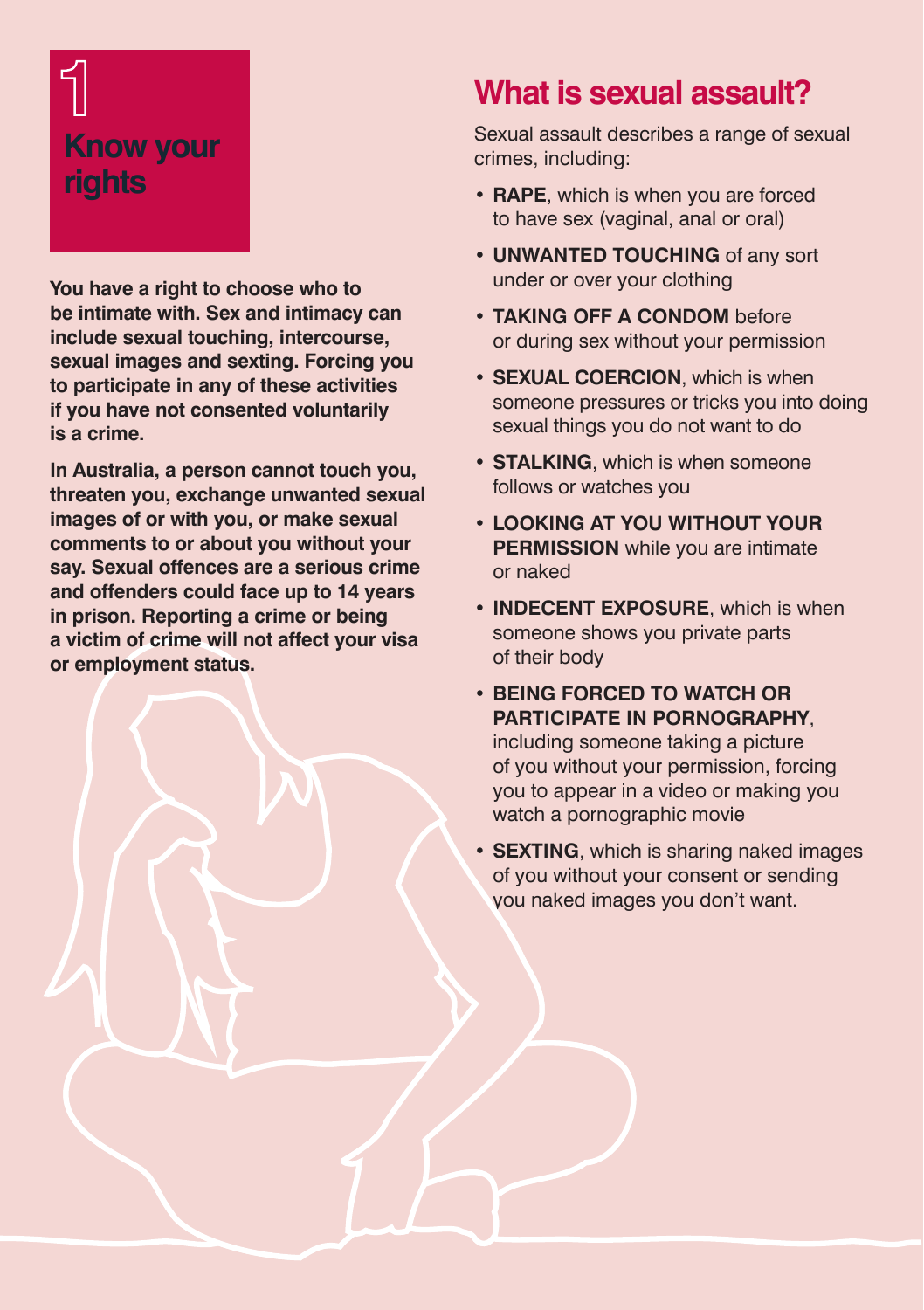## **What is sexual consent?**



**FREELY GIVEN**

Consenting is when you choose without pressure, manipulation or the influence of drugs or alcohol.

#### **ENTHUSIASTIC**

When it comes to sex, you should only agree to do things you WANT to do, not things that you feel you're expected to do.

#### **SPECIFIC**



Agreeing to one thing (like going to the bedroom) doesn't mean you have agreed to do something else (like have sex). If someone agrees to wear a condom and then they don't, this is not consent.

#### **REVERSIBLE**



You can change your mind at any time during sex, even if you have done it before and even if you're both naked in bed.

#### **TIME BOUND**



Giving consent at a particular time does not mean you have given consent for the same thing at any other time.

#### **SILENCE IS NOT CONSENT**



Many people experience a freeze response when they are very frightened. Just because you didn't speak up, it doesn't mean you gave consent.

**Help and support is available if you have been sexually assaulted or harassed.**

**Talk to someone you trust**

Talking to a trusted friend, family member or counselling service may help you decide what to do next. Even if you decide not to report the sexual assault, there are many places you can get confidential free help and support.

#### **NSW Rape Crisis**

Provides telephone and online crisis counselling service for women and men in NSW who have experienced or are at risk of sexual assault and their non-offending supporters.

1800 424 017 (24 hours a day, 7 days a week) nswrapecrisis.com.au

#### **Lesbian Gay Transgender Bisexual Intersex and Queer (LGBTIQ) Specific:**

#### **QLife**

Provides telephone and web based support to people of all ages.

1800 184 527

3pm to midnight 7 days a week